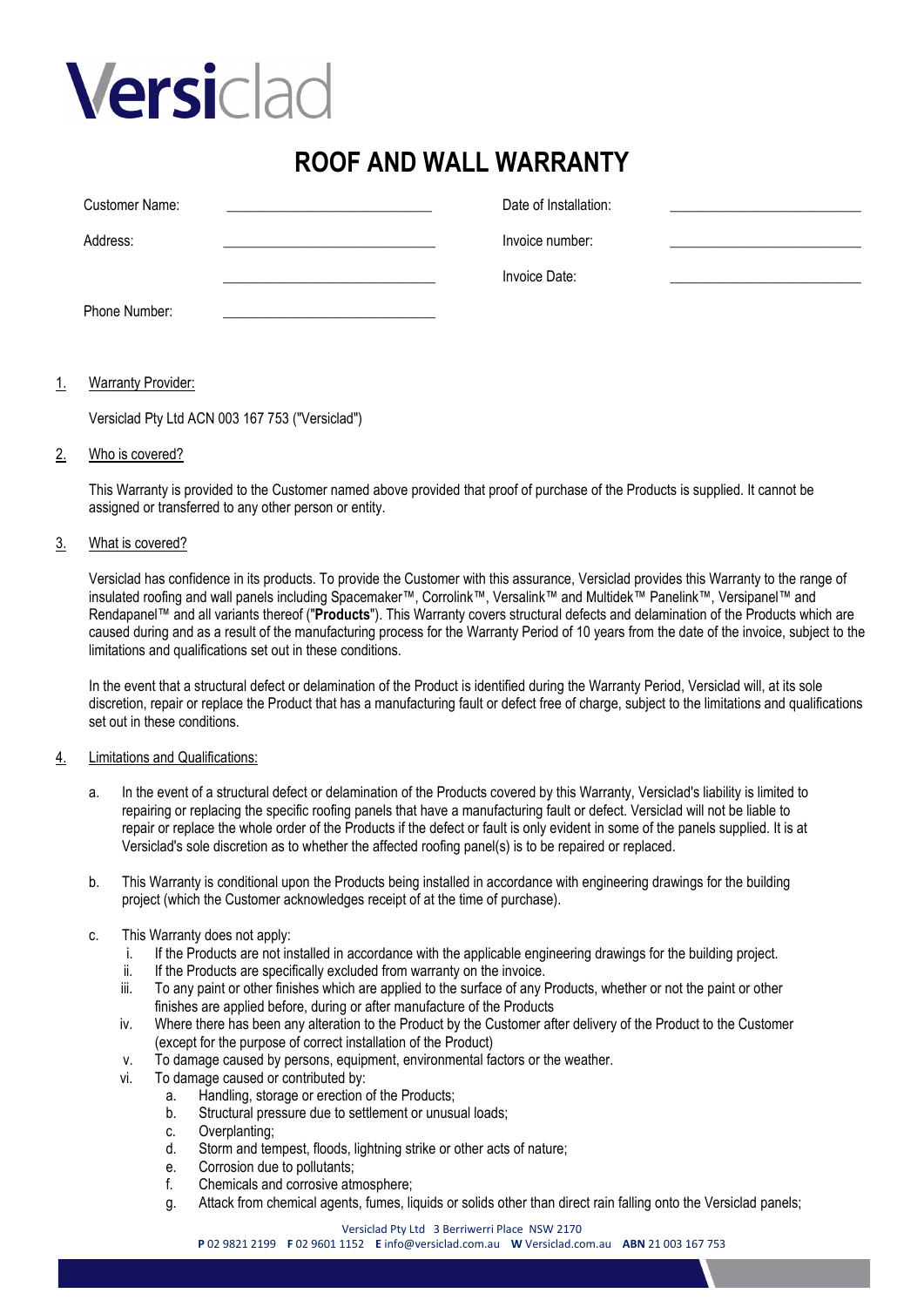### Versiclad

- h. Neglect, mistreatment, unintentional or deliberate damage;
- i. Sustained temperatures above 80°C; (See Clause 5)
- j. Contact with soils, ashes, fertilizers or other moisture retaining substances;
- k. Area in metallic direct or indirect contact with lead or copper or dissimilar metals, or subject to the runoff from lead or copper flashings and pipes;
- l. Failure to remove debris and/or failure to provide free drainage of water including internal condensation from all surfaces of the product;
- m. Deterioration of the panels caused by contact with green or wet timber or treated pine
- n. Damage to the interior of the panel caused by a heat source such as an outdoor heater
- d. Versiclad will not be liable to replace or repair Products where the fault or defect has resulted partly or wholly from any of the matters listed in 4(c) above.
- e. Versiclad will not be liable for any damage to persons or property or for any damages (including but not limited to any contingent or consequential damages) arising from any defect that is covered by this Warranty.
- f. Versiclad will not be liable for any installation, delivery or labour costs incurred in the removal and disposal of any Products that are the subject of this Warranty. Versiclad will not be liable for the installation, delivery or labour costs of the installation of any replacement products that are provided to the Customer in accordance with this Warranty.
- g. Written notification of any claim under this Warranty must be made to Versiclad within 7 days of the date of discovery of the fault or defect. If written notification of the defect is not provided to Versiclad within this time limit, Versiclad may in its discretion refuse a claim under this Warranty.
- h. Versiclad reserves the right to discontinue and/or make changes to any of its products at any time. In the event that a product the subject of a claim under this Warranty is not available, Versiclad shall provide a substitute product to the Customer that in Versiclad's judgement is of a similar grade and quality to the product the subject of a claim under this Warranty, and Versiclad shall have discharged its liability under this Warranty upon delivery of the substitute product.
- i. To the extent permissible by law, this Warranty excludes all other warranties, conditions, offers, promises or assurances whether express or implied.
- j. The Customer is responsible for any expense it incurs in making a claim under this Warranty, including but not limited to the costs of removal or installation of the Products or replacement products, delivery and transportation charges and insurances

#### 5. Dark colours and heat exposure

Darker colours are known to experience a higher solar absorption rate than lighter colours. In extreme cases, the heat generated from this higher solar absorbance can result in panels constructed from darker colours to reach temperatures up to 80°C and radiate this heat onto the EPS core. When this occurs, there is potential for damage to transpire to panels made from dark exterior colours when exposed to temperatures of 80°C for a sustained period of time. Versiclad, in conjunction with it's steel suppliers, urge caution when using the following colours:

- a. Slate Grey
- b. Monolith
- c. Iron Grey
- d. Caufield Green
- e. Mountain Blue

This warranty will not apply if there is any damage to panels in the above colours as a result of sustained heat exposure.

#### 6. What you must do to obtain warranty service:

If you wish to make a claim under this Warranty, send proof of purchase of the Products from Versiclad, photo evidence of the alleged defect and a copy of this warranty to Versiclad by post at 3 Berriwerri Place Casula, NSW 2170 or by email at [info@versiclad.com.au.](mailto:info@versiclad.com.au) 

#### 7. Rights of Consumers under Australian Consumer Law

a. You are regarded as a Consumer for the purposes of the Australian Consumer Law if: